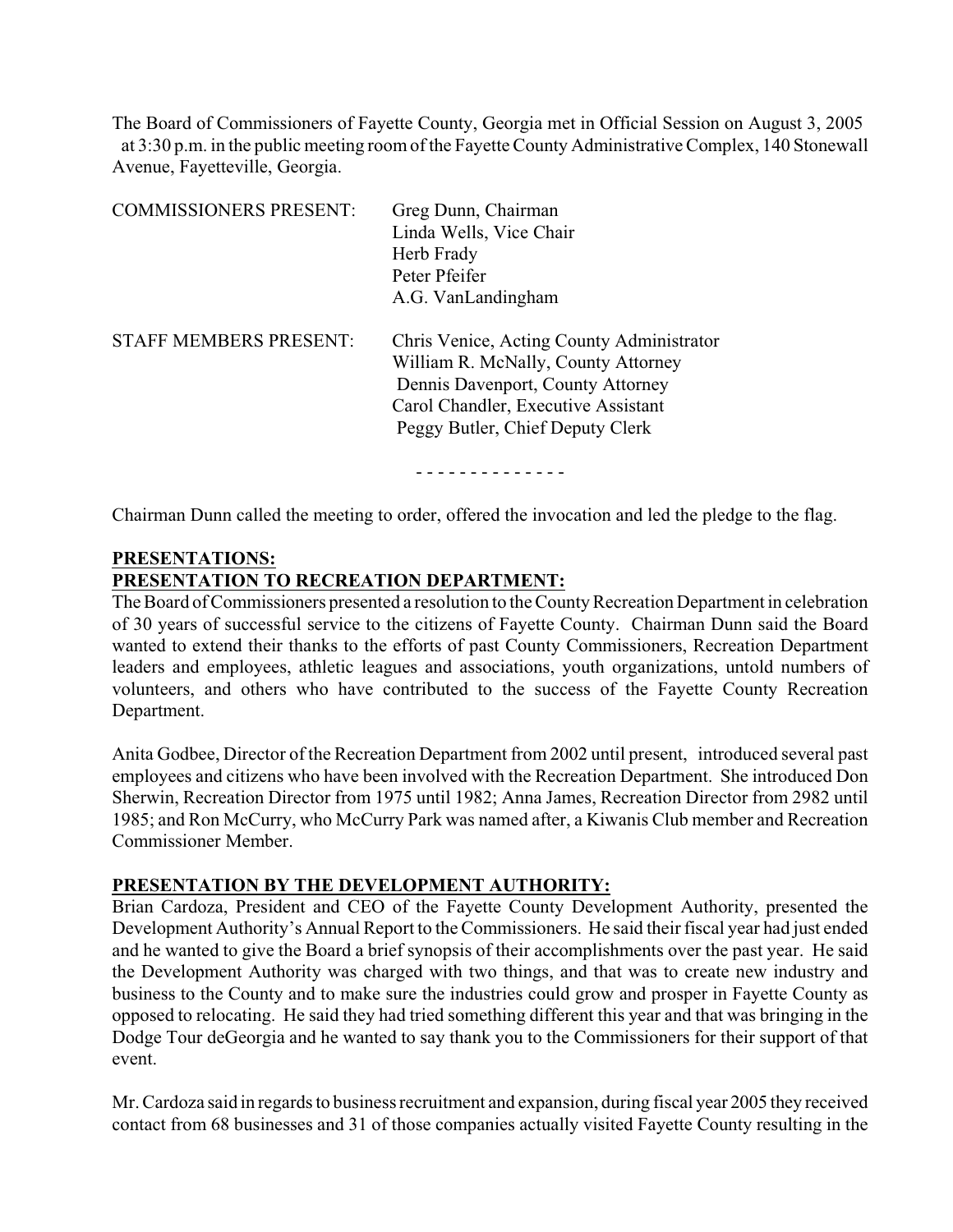location or expansion of 9 new industries. He said in comparison to the fiscal year 2004 figures, those numbers combined led to 150 contacts from industry, 71 visits to Fayette County and 17 locations. He said during FY05 all but one of these locations absorbed existing square footage in the community.

Mr. Cardoza said two pages of this report that would probably be of most interest to the Commissioners were the ones entitled "Numbers that Matter". He said they tried to show how they leveraged their budget and what the expenses were per job. He said they helped create 217 new jobs with an average salary estimated to be just shy of \$46,000. He said that was very close to their salary goal of \$50,000. He said this led to a capital investment of just over \$8 million and resulted in a total of over \$11 million impact on the community which helped create 583 jobs throughout the County. He said in comparison to the state and the national average, it cost the state about \$5,000 per new job created and the national average was \$15,000. He said it only cost the Fayette County taxpayers \$1,400 per new job created this year.

Mr. Cardoza said unfortunately Fayette County did experience some lay offs with Photo Circuits. He said between the Department of Labor and the Atlanta Regional Commissioners Workforce Development Group, they came in and helped many of those employees find jobs in this community or neighboring communities. He said they also continued to watch what Delta was doing as it could have an effect on Fayette County.

Mr. Cardoza said in reference to the summary of their 2005 goals, they met almost all of them. He said they met and exceeded the goal of jobs created. He said their goals did not change much for next year as far as trying to create 200 new jobs for the County with an average salary of \$50,000.

A copy of the Annual Report, identified as "Attachment No. 1", follows these minutes and is made an official part hereof.

# **NEW BUSINESS:**

# **PRE-TRIAL INTERVENTION PROGRAM FEE ASSESSMENT:**

James Inagawa, Solicitor General, said the Pre-Trial Intervention Program was initiated by his predecessor in 1997 as an alternative to normal criminal prosecution for certain types of crimes. He said traditionally the Solicitor General's office had done about one hundred of these pre-trail intervention cases a year and had not collected any fees for the County. He said in the year 2000, the statue was enacted that authorized the prosecutor to collect up to \$300 for the administration of the program to the general fund of the county. He said he thought it was wise to charge a fee. He said as of July 1 of this year, they had charged up to \$300 for this program. He said to date they had collected approximately \$5,500. He said they had projected that in a year's time they would collect approximately \$60,000 that would go into the general fund.

Mr. Inagawa said he was here today to say in the last budget cycle he had asked for an investigator position. He said he wanted to see if next budget cycle he could use some of that money, instead of using 5% money or taxpayer money, to fund another position. He said he felt this money could pay for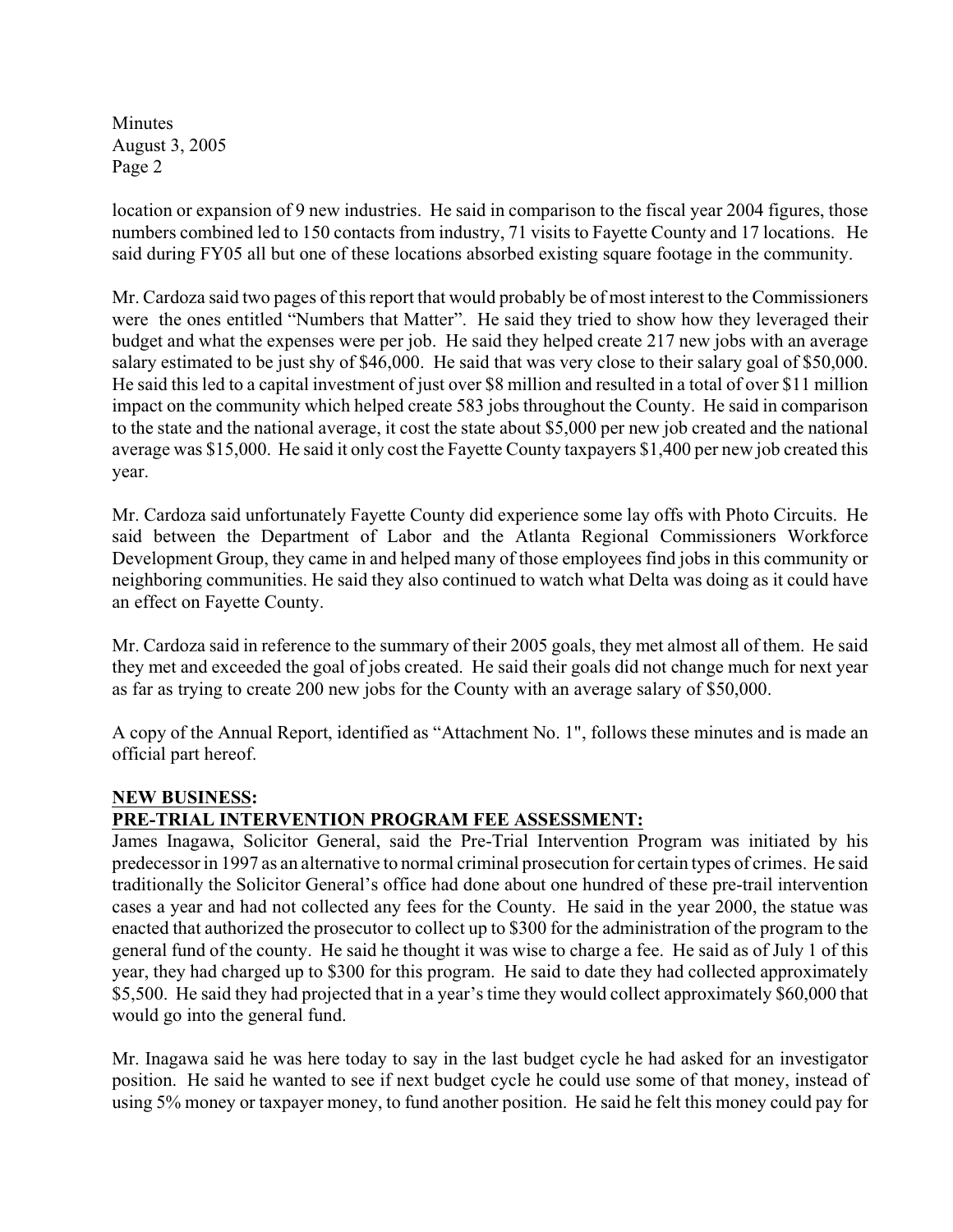the position in its entirety. He said the program had expanded into Magistrate Court which would increase the caseload by 100 cases a year.

Mr. Inagawa said the Pre-Trial Intervention Program was for people who did not have a felony record and had never done this type of crime before. He said it was for types of crime where victims consent to this. He said he felt it was a good alternative to normal prosecution, especially for youthful offenders.

Mr. Inagawa said they would also be charging court costs upon completion of the Pre-Trial Intervention Program, which would also go into the Fayette County General Fund.

Commissioner VanLandingham said at first he was in favor of this, especially early intervention for first offenders. He said after he looked at it some more, and in reviewing the budget hearings, he said he began to wonder if this was a way to get another investigator. He said they were looking at \$60,000 that has been offered up as a figure that would pay the cost. He said then they were looking at personnel that were going to have to be paid out of this money. He said he noticed where staff would be doing the monitoring and that would burden the staff, therefore they would need another staff member and then when they were hired they would need a computer and software. He said soon they would be up to about \$500,000. He said he could not see where this was a cost effective program. He said for him to approve this he would have to see something more than \$60,000 coming out of it and he could not see where an investigator was tied into this at all other than the fact that Mr. Inagawa asked for one in the Budget Hearings and it was turned down.

Mr. Inagawa said the program was not tied to an investigator. He said he threw out a hypothetical that he had asked for a position and stated that this could fund a staff position in the future. He said he could do this program and not charge anything, but he said it could be used to defray any costs.

Commissioner Wells said she had to agree with Commissioner VanLandingham. She said during budget time the Board had said they could not justify a full time investigator. She said when this started out she was wearing another hat and that was with the Council on Domestic Violence. She said it was an excellent program for the offenders in that arena because sometimes if we could intervene we could stop a cycle and could save a lot of heartache and cost to society as a whole. She said that was the reason the Solicitor General's office got the victim's advocate and some of the 5% money. She said now all of a sudden they were going to expand that and it appeared to be something being used to generate fees to support desired programs or projects the commissioners were going to say no to. She said Mr. Inagawa had clearly said this would increase the work load of his current staff.

Commissioner Wells said these were misdemeanors for the most part and this was not Superior Court where this type of intervention program was going to take someone who might be going to jail and put them on the right path and give them the tools to avoid that. She said this was not to that level. She said if this was something Mr. Inagawa decided to do he could but she thought he needed to be very aware from her perspective that there was going to be no new slots and no new funding for this, and if he chose to generate funds she cautioned that he do it very judiciously because she would hate to see this with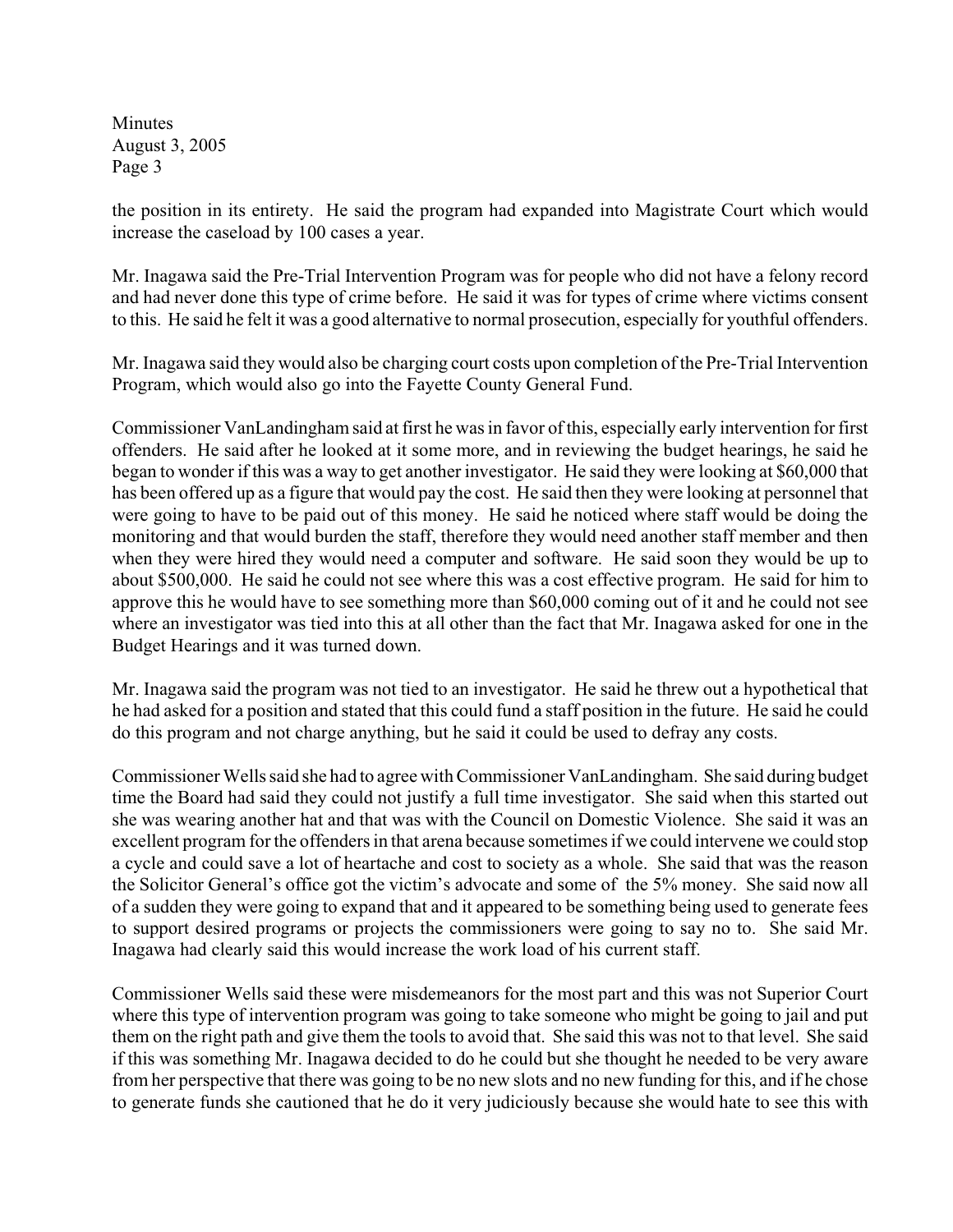a mind set that intervention would be done because more dollars were needed, whereas if dollars were not being generated to get a project supported one might go ahead and do the normal prosecutorial process. She said she was adamantly opposed to this. She said they were not going to expand a system that was created to solve a problem and now take that victim's advocacy because she could see Mr. Inagawa coming in at budget time and saying that now this has been expanded the victim's advocate was so overwhelmed and had more 5% money and they needed more of that and an assistant would be needed. She said she did not see where this would be a benefit to Fayette County. She said they did not use the court systems to generate revenue.

Mr. Inagawa said they were not going to increase the caseload. He said he was not going to put people in the pre-trail process that would normally go through the criminal process. He said in misdemeanor cases he would rather put people in some type of counseling program than to dismiss the case.

Commissioner Wells said if Mr. Inagawa wanted to charge fees for a service already being done that was fine. She said he was proposing to expand this to take in a far wider range of offensives and she did not personally see that was necessary. She said on one hand Mr. Inagawa said it was going to save time because they would not be going to court but to the pre-trail intervention program, and on the other hand Mr. Inagawa was saying it was going to increase the time, activities and the oversight of personnel. She said it could not be both ways. She said they could not be saving in one place and getting a greater cost somewhere else.

Commissioner Frady said he admired Mr. Inagawa for trying to find a way to pay for a program he wanted to have.

Mr. Inagawa said he was not asking for a commitment for new staff. He said it might be where he could not justify it next budget year. He said he wanted it to be known that they did do this program and did charge a fee and if they did see where it could fund something in his office, that was great. He said he was not asking for a commitment for a new staff person. He said he just wanted to know that there was some type of accounting for this program so that this money was not just used or taken. He said the statute stated that the money should be used to administer the program. He said he did not need all that money. He said whether he had this program or not, he was going to ask for an investigator position. He said whether he got it or not was up to the Board.

Mr. Inagawa said the reason he expanded the cases was because he felt some punishments were unfair. He said he did not expand the program to generate more fees. He said he was not expanding generating fees on the contingency of getting staff, he just wanted to make the Board aware that he was generating these fees and hopefully some of the costs in his office could be defrayed.

Commissioner VanLandingham asked if he understood that Mr. Inagawa was asking the Board to commit these fees back to his department.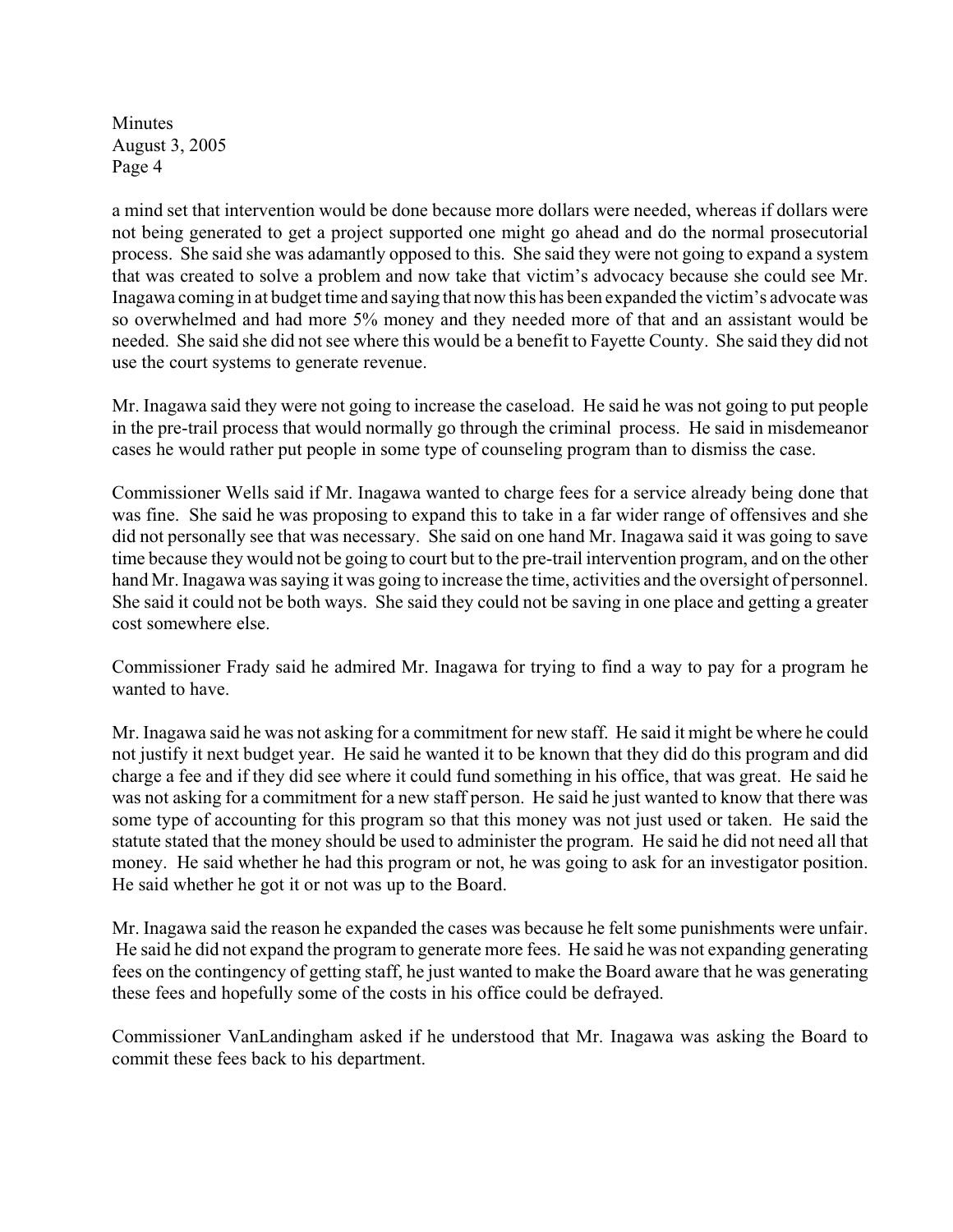Mr. Inagawa answered no, that all he wanted was an accounting of the Solicitor's office collecting administration fees for this program. He said he was not asking for a new position now. He said he wanted to know that when the time came and there was a need in his budget for something, it could defray the cost of that. He said he was going to ask for an investigator no matter what.

Commissioner Frady said they could not designate funds.

Mr. Inagawa said he knew the money went into the general fund.

Commissioner Wells said Mr. Inagawa quoted what the code said in an italicized handout "all such fees collected for the administration of the program shall be made payable to the general fund of the county in which the crime is committed." She said it did not say for the support of that program.

Mr. Inagawa said he had the statue with him and he read: "The prosecuting attorney shall be authorized to assess and collect from each offender who enters the program a fee not to exceed \$300 for the administration of the program. Any fee collected under this subsection, shall be made payable to the general fund of the county in which the crime is committed."

Commissioner Wells stated that it did not say the fee was collected for a specific program. Mr. Inagawa said it did not.

Commissioner Wells said they could acknowledge that the fee was collected. She said as far as a commitment from the Board that if monies were collected come budget time they would give any extra consideration upon and beyond what they would give any other department because they generated income, would be unfair to the departments who could not generate income and would give the wrong message to taxpayers.

Mr. Inagawa said he understood that, and maybe the way he wrote it was not clear.

Commissioner Pfeifer said he was not clear as to what Mr. Inagawa was asking the Board to do.

Mr. Inagawa said nothing basically. He said he didn't know if he could collect a fee without tell the Board of Commissioners.

Chairman Dunn said he was one hundred percent in favor of a diversion program for first time minor offenders. He said what Mr. Inagawa was doing was absolutely the right thing to do. He said he did not understand why Mr. Inagawa's predecessors did not collect the money.

A copy of the request, identified as "Attachment No. 2", follows these minutes and is made an official part hereof.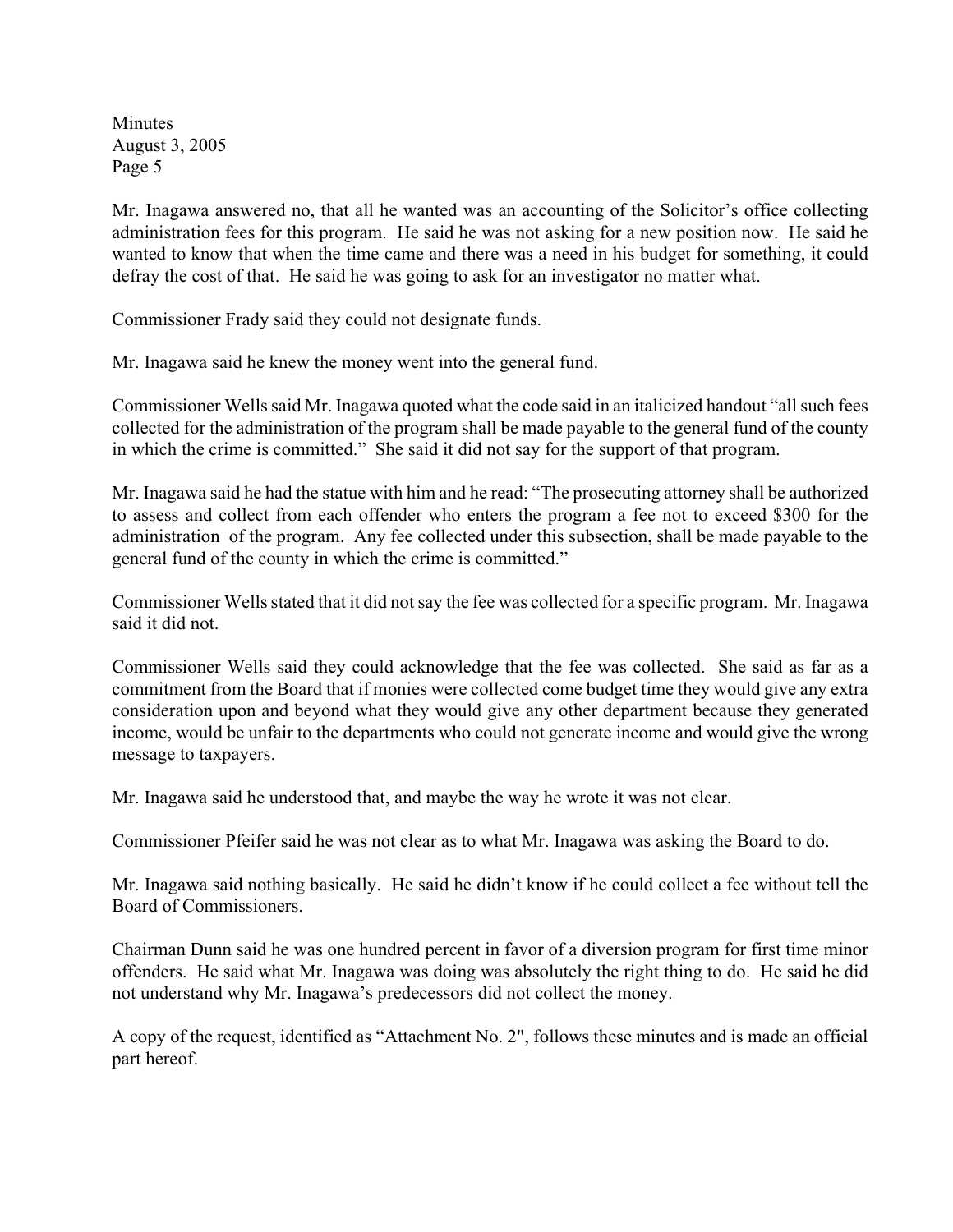### **RELOCATION OF A PRIVATE DRIVE EASEMENT NEAR PENDLEY'S LAKE:**

George Kritko, 100 Chimney Springs, Tyrone, GA, said he bought this property in April of last year. He said he was asking the Commissioners to adjust the private drive that goes around the lake to another position on his property. He said they were also trying to squeeze that easement back to the original 40 feet that was given to all of the homeowners around the lake. He said it was necessary to do this to build the home wanted, plus the necessary septic system and the well. He said he had gotten the necessary signatures from all the homeowners that share that easement around the lake. He said it was a list of 40 homeowners. He said those names took about a year to compile due to people traveling and sick. Mr. Kritko said Attorney Davenport had advised him to get the signatures from all the homeowners since a private drive had to be moved.

Mr. Kritko said he had the survey and the necessary platting for the house. He said he was asking for the support of the Commissioners in moving the private drive that the County had some interest in. He said Mr. Davenport said that interest would be for fire, police and emergency services. He said the moving of the road would not be a cost to the County as it was a private road.

Attorney McNally said when there was a new community today that wanted private roads, you still insisted that they be built to County standards with a 60 foot right-of-way.

Chairman Dunn asked what the easement was currently around the lake. Mr. Davenport said with the current easement, as it stood today, was 60 feet.

Mr. Kritko said all the residents were in support of this.

Commissioner Wells said if they were to allow this by changing the location of the drive and allowing the easement to be adjusted from sixty to forty, he still did not have a lot he could build on with today's standards.

Mr. Kritko said they had another step to go through with the Zoning Board of Appeals. He said they had to get a variance approved. Commissioner Wells said that exception would be that the back door was basically about 25 feet from the lake. Mr. Kritko said it was not in that direction, it was the other way. He said it was the front property line. He said the Zoning Board was going to address the front property line.

Mr. Kritko said in 1977 the R-70 was 75 foot front set-backs and since then it had been changed to 50. He said since this was platted back in the 70's the ZBA would have to approve that.

Mr. Kritko said he had the disturbance letter approved by Fayette County and a septic tank approval. He said he had a disturbance permit to go ahead and disturb the land.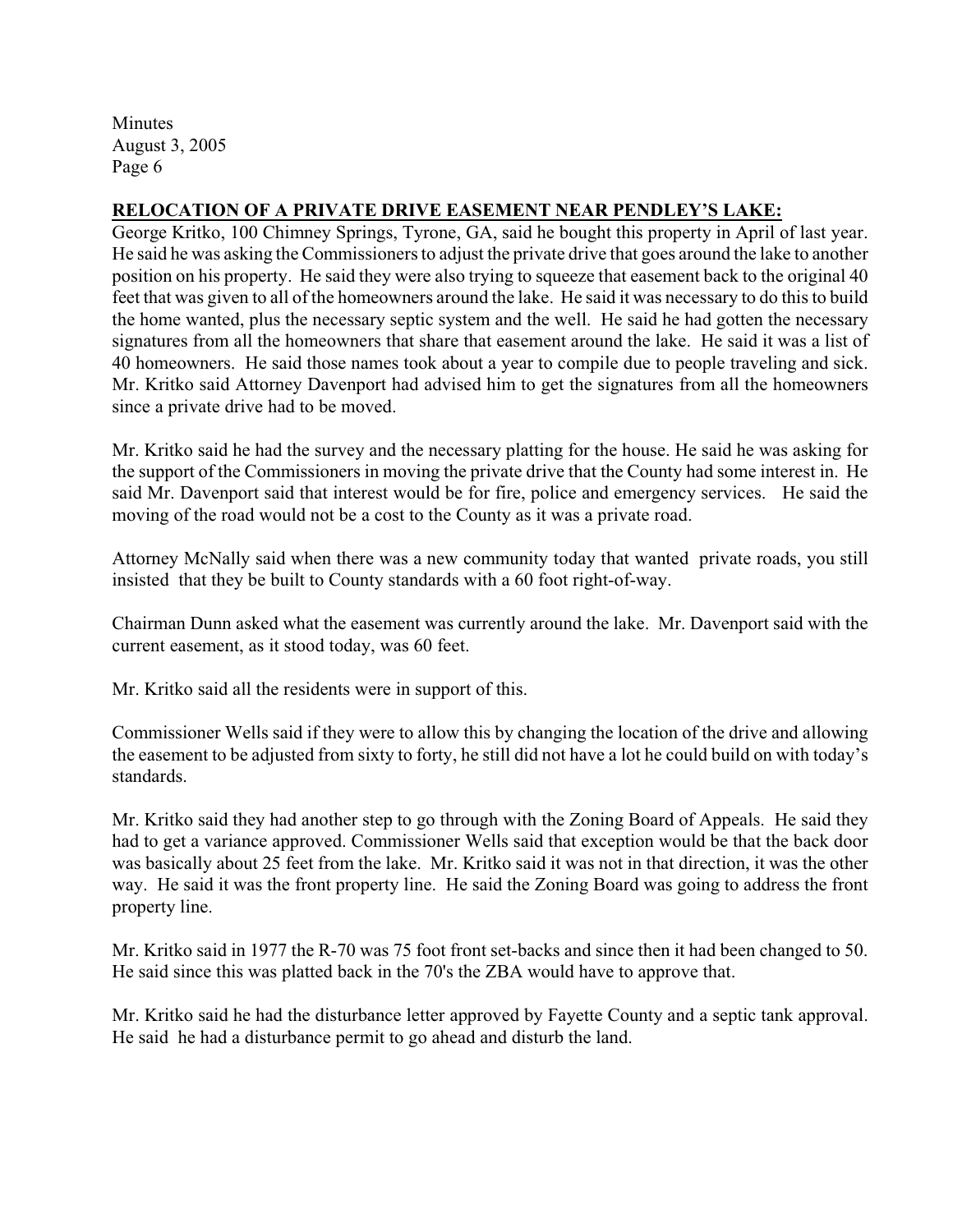Commissioner Wells asked what size the lot was. Mr. Kritko said it was a 9 acre lot. Commissioner VanLandingham asked how many acres were under water. Mr. Kritko responded probably 6-6 ½ acres under water.

Commissioner VanLandingham said he was having trouble understanding the grading of the easement and not knowing where property lines were prior to grading. Mr. Kritko said this was a private drive. Commissioner VanLandingham said property lines were property lines. He said when buying the property last April there had to be some sort of survey establishing property lines and then the grading took place on the easement prior to any approval.

Commissioner Frady asked what kind of grading was done. Mr. Kritko responded that they improved the road. They moved the road to straighten out the curve that was in the road. He said they did not move any property lines.

Commissioner Frady asked if he owned the entire easement. Mr. Kritko replied that he did. He said everyone else around the lake shared half the driveway. He said where it comes across his property, he takes the whole blunt of the sixty feet, whereas everyone else only has 30/30. He said it was more of a burden for this piece of property to have the entire 60 feet.

Commissioner VanLandingham asked how Mr. Kritko eventually found out about the easement. Mr. Kritko responded that one of the property owners came by and wanted to know what they were doing. He said he alerted Mr. Davenport to all the information they were not privy to.

Commissioner VanLandingham said if they approved this, the entire road would have to be reduced, they could not just reduce a road for one lot. He said that would mean this whole road would be reduced to 40 foot instead of sixty foot all the way around the lake.

Attorney Davenport said there were several agreements involved. He said the first agreement was for a 40 foot easement, and every property owner in that subdivision shared in that easement from the start to the finish. He said it was when those property owners came to the County in the late 70's and said they wanted access by the County for emergency services and the County said they needed to have 60 feet. He said it was expanded then to 60 feet and the County owned a portion just as every other property owner owned a portion

off of every property. He said in the document prepared by Mr. Kritko to have the easement relocated on his property, his understanding was that all of the property owners did sign their approval to relocate it and to shrink it down to 40 feet. He said the County had an interest also which was currently 60 feet. He said they could agree to relocate and could agree to shrink.

Commissioner Frady reconfirmed that all the property owners had agreed to shrink it to 40 feet.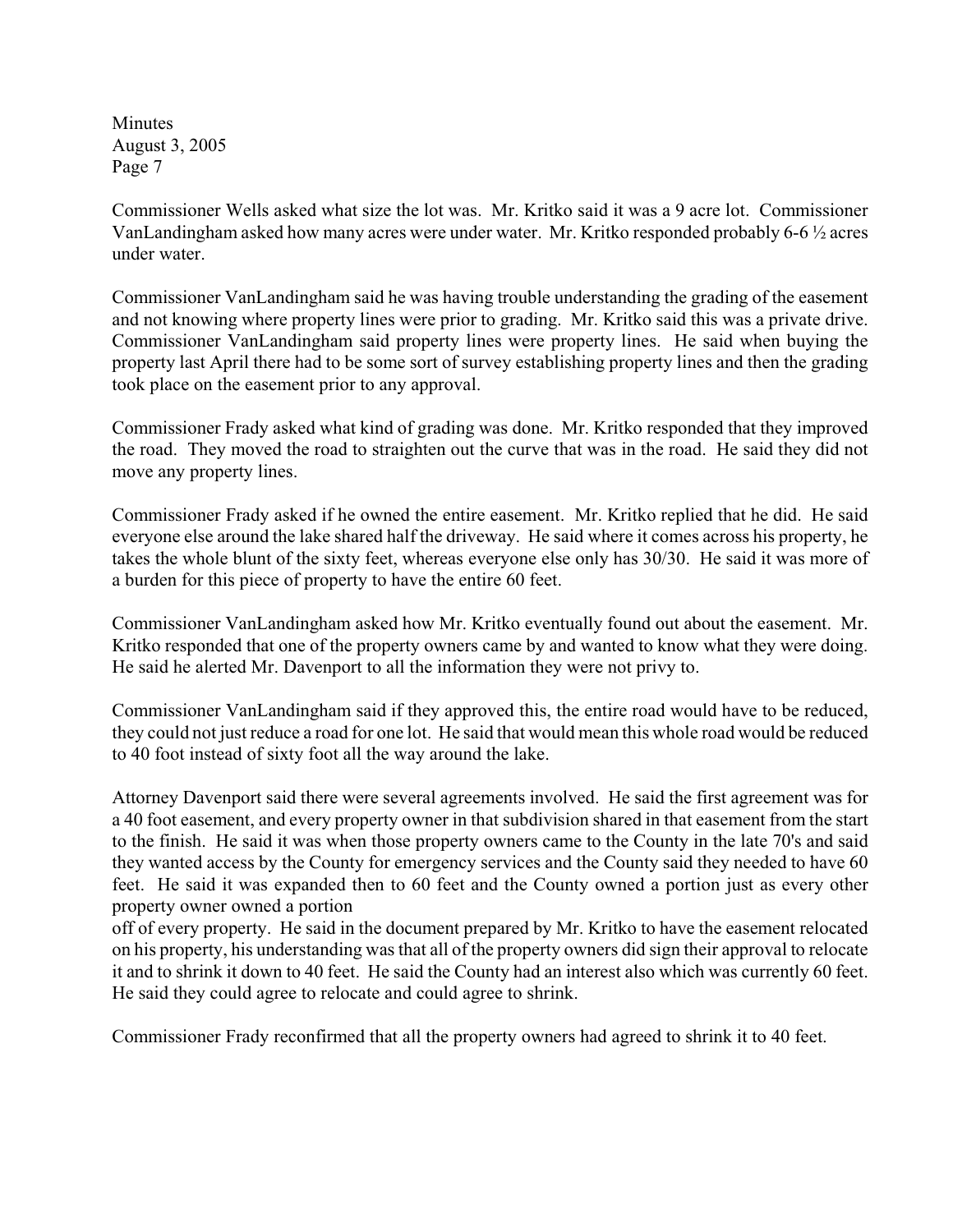Commissioner Frady said he did not have a problem with this as long as the property owners agreed to do this and as long as they had access to emergency vehicles. He said he thought 40 feet was plenty of room.

Chairman Dunn said he did not have a problem with moving the easement but shrinking the easement bothered him. He said they had standards here and people in that community all agreed to it when they asked for access to emergency vehicles. He said he understood Mr. Kritko's problem.

Commissioner Wells asked how much of the lot was out of the water and buildable. Mr. Kritko said it was probably around three acres. Commissioner Wells said a while ago Mr. Kritko said it was about 2 acres. Mr. Kritko said he had been going by the pinpoints which were 9.06 acres.

Mr. Kritko said the only part that had 60 feet was where he needed the house. He said everywhere else on the property 60 feet was either in the lake or on the other side of the dam.

Chairman Dunn said he did not have a problem with moving the easement but wanted to know if that would solve his issue. Mr. Kritko said that was Plan A and Plan B was to also shrink the easement to 40 feet. He said there were 2 choices, to go with Plan A leaving the 60 feet and moving it over to the southern most point of the property, or Plan B of moving it plus shrinking it to 40 feet.

Commissioner Wells said she also had a concern with the house being so close to the lake, 25 feet, and not knowing exacting how many acres were on each side of it. She asked how big of a house was he planning to build. Mr. Kritko replied that he planned for the house to be right at 3,000 sq.ft. with a basement and two stories.

Commissioner Wells said her other concern was he was going to be on a septic tank and they had been having a lot of floods lately and they were getting very concerned about a low or high water table. She said 25 feet from a lake with a septic tank and a well did not sound like a wise thing to do when he had an unknown quantity of land.

Mr. Kritko said they met the County codes and it would all work based on getting the variance and the road moved.

Chairman Dunn asked what the setback from the water was now. Chris Venice said it was a 25 foot minimum setback. Chairman Dunn asked if they knew where the flood plain was. He said there was an area annotated an 100 ft. flood plain and it looked like it went right up to the edge of the house.

Chairman Dunn said he would be willing to move the easement but not to reduce it.

Motion was made by Commissioner VanLandingham, seconded by Commissioner Wells, to deny the request as presented. Motion carried 4-0 with Commissioner Frady abstaining. A copy of the request, identified as "Attachment No. 3", follows these minutes and is made an official part hereof.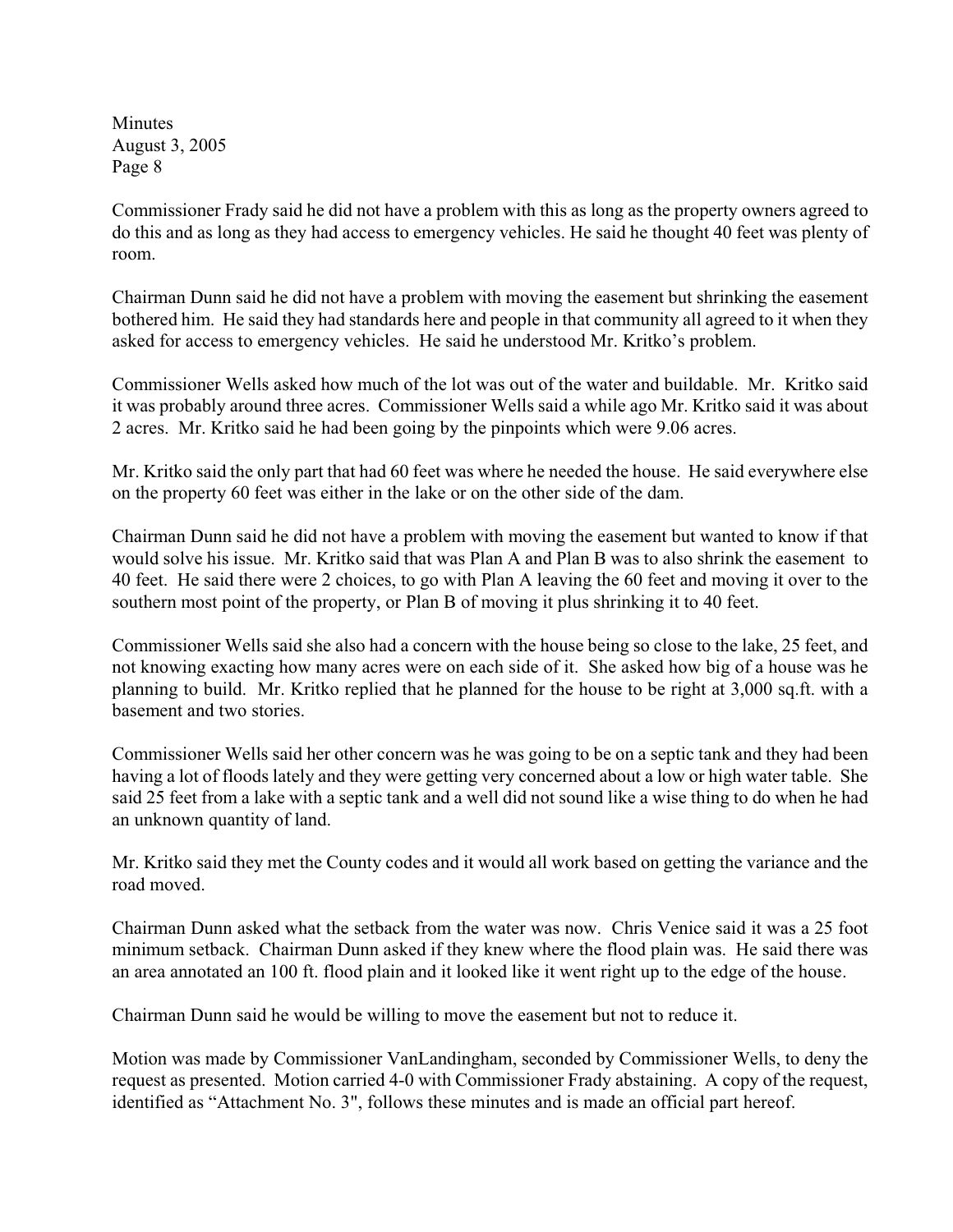**CONSENT AGENDA:** Motion was made by Commissioner Wells, seconded by Commissioner Pfeifer, to approve the consent agenda as presented. Motion carried 5-0.

### **FAYETTEVILLE NOVEMBER ELECTION**

Authorization for the Chairman to execute an agreement with the City of Fayetteville for the City's November 8, 2005 Municipal Election.A copy of the agreement, identified as "Attachment No. 4", follows these minutes and is made an official part hereof.

#### **BROOKS NOVEMBER ELECTION**

Authorization for the Chairman to execute an agreement with the Town of Brooks for the Town's November 8, 2005 Municipal Election. A copy of the agreement, identified as "Attachment No. 5", follows these minutes and is made an official part hereof.

### **PEACHTREE CITY NOVEMBER ELECTION**

Authorization for the Chairman to execute the agreement with the City of Peachtree City for the City's November 8, 2005 Municipal Election. A copy of the agreement, identified as "Attachment No. 6", follows these minutes and is made an official part hereof

### **GRAPPLE ASSEMBLY PURCHASE**

Ratification of expenditure in the amount of \$8,125.80, using contingency funds to purchase grapple assembly to pick up storm debris and other uses. A copy of the request, identified as "Attachment No. 7", follows these minutes and is made an official part hereof.

#### **CONTRACTOR ASSISTANCE WITH DEBRIS REMOVAL**

Ratification of expenditure using contingency funds to pay contractor for assistance with debris removal from county right-of-way following recent storms in the amount of \$29,160. A copy of the invoice, identified as "Attachment No. 8", follows these minutes and is made an official part hereof.

# **BUDGET ADJUSTMENT SHERIFF'S DEPT.-CRIMINAL INVESTIGATION DIVISION**

Approval of budget adjustment to transfer insurance reimbursement from the General Fund to the Sheriff's Department-Criminal Investigation Division account 10030321-52223 in the amount of \$1,682.09. A copy of the request, identified as "Attachment No. 9", follows these minutes and is made an official part hereof.

# **ARWOOD AUCTION COMPANY TO CONDUCT COUNTY AUCTION**

Approval of staff recommendation to award proposal #P524 to Arwood Auction Company to conduct County auction. A copy of the proposal, identified as "Attachment No. 10", follows these minutes and is made an official part hereof.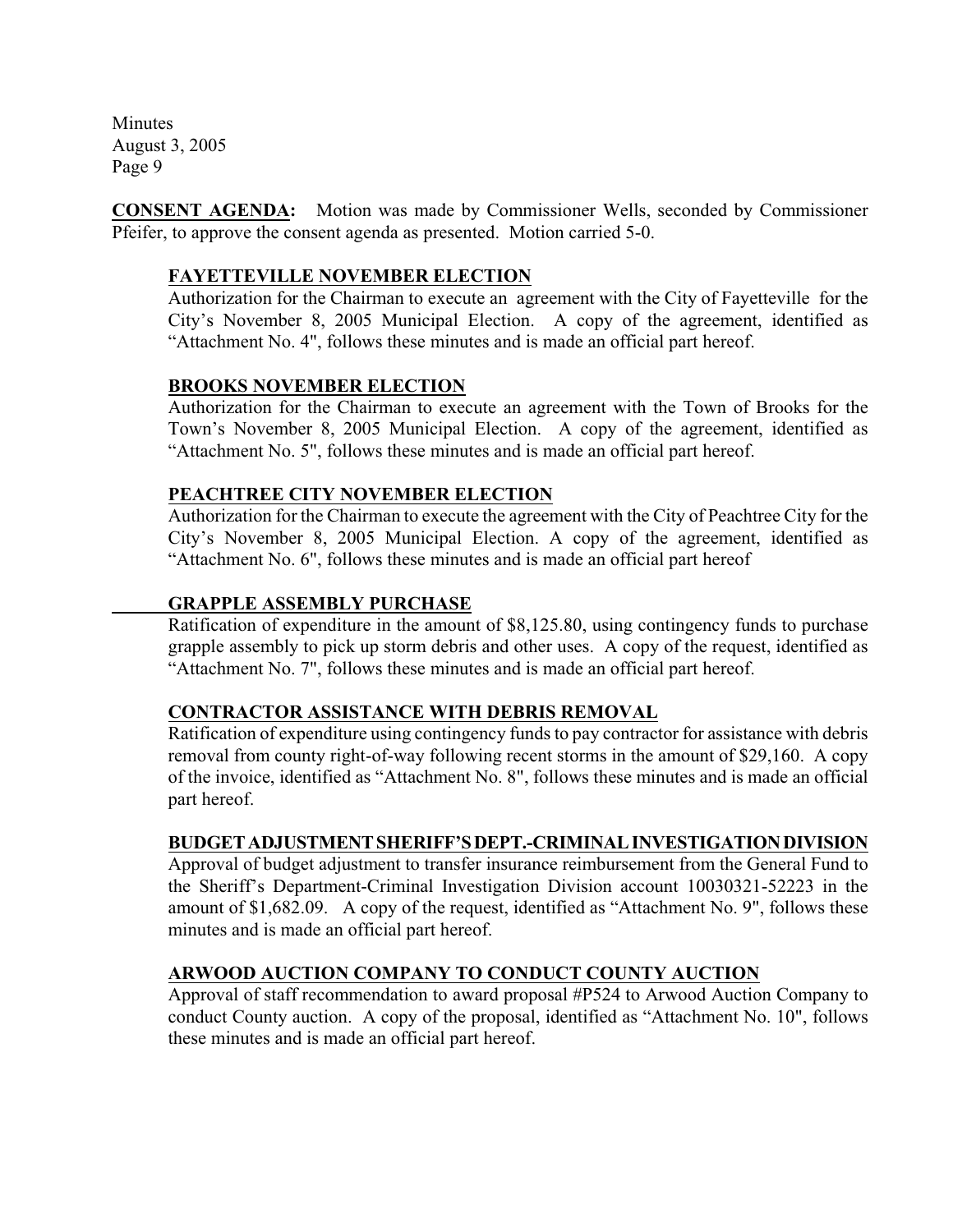### **DISPOSAL OF UNUSEABLE ITEMS AT SHERIFF'S DEPT.-TECHNICAL SERVICES DIV.**

Approval to destroy numerous officer uniforms, inmate clothing and other items from the Sheriff's Department Technical Services Division which are no longer serviceable. A copy of the request, identified as "Attachment No. 11", follows these minutes and is made an official part hereof.

### **FUNDING THROUGH THE FEDERAL PRE-DISASTER MITIGATION PROGRAM**

Approval of staff's recommendation to pursue funding through the Federal Pre-Disaster Mitigation Program.

### **PUBLIC COMMENT:**

Members of the public are allowed up to five minutes each to address the Board on issues of concern other than those items which are on this evening's agenda.

There was no public comment.

#### **STAFF REPORTS:**

**Attorney McNally:** County Attorney Bill McNally stated he had a contract from BellSouth for the renewal of the County phone system which had been operating for the last five years. He said this was a renewal of that contract at a fifteen percent savings over the past contract. He said he needed a motion authorizing the Chairman to sign this contract on behalf of the County.

Motion was made by Commissioner Frady, seconded by Commissioner Wells, authorizing the Chairman to sign the contract. Motion carried 5-0. A copy of the contract, identified as "Attachment No. 12", follows these minutes and is made an official part hereof.

**Attorney McNally:** County Attorney Bill McNally stated that the planning staff was recommending to the Board that Huiet Road, which is a prescriptive easement, to be abandoned from Huiet Drive to the dam site and from the YMCA property to the dam site on the other side. He said he needed a motion from the Board to begin the process of abandoning the prescriptive easement which included notifying the property owners and advertising.

Motion was made by Commissioner Pfeifer, seconded by Commissioner VanLandingham, authorizing the process to begin the abandonment of the prescriptive easement of Huiet Road.

**Attorney McNally:** County Attorney Bill McNally requested an Executive Session to discuss three legal items.

Motion was made by Commissioner Wells, seconded by Commissioner Pfeifer, to adjourn to Executive Session to discuss three legal items. Motion carried 5-0.